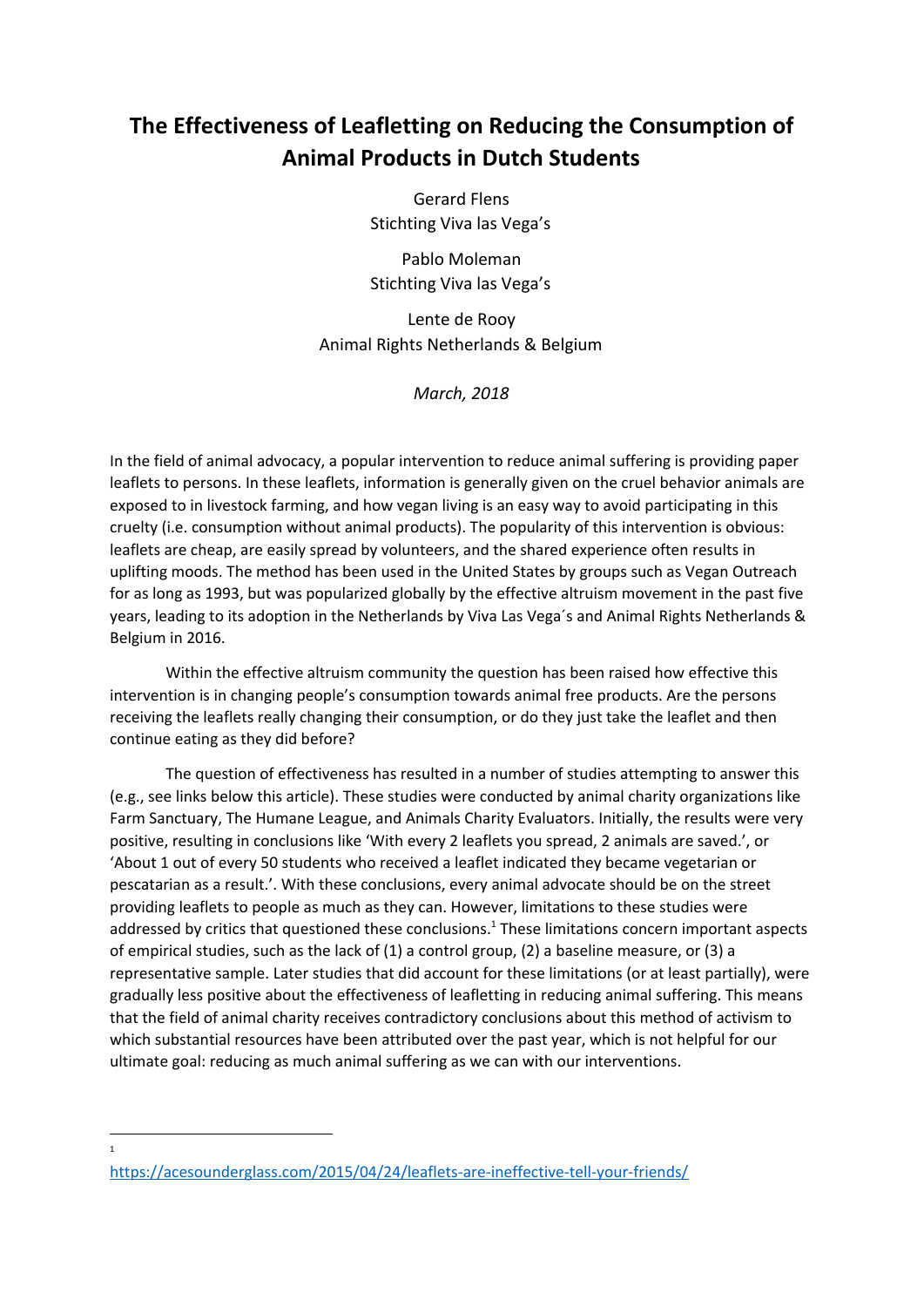To help clarify this issue, we decided to conduct our own randomized trial on the effectiveness of leafletting in reducing the consumption of animal products. The study was conducted by Viva las Vega's in collaboration with Animal Rights Netherlands and Belgium.

## **Methods**

# *Material*

The leaflet used for this study was *Maak het Verschil*, a Dutch translation of a highly popular leaflet distributed by Vegan Outreach, *Compassionate Choices.* Some of the content, such as vegan celebrities, product brands and restaurant chains, were adjusted to fit with the local situation in The Netherlands. Tablet computers were used to administer a survey on Google Forms.

## *Procedure*

Data were collected from students that participated in a higher professional education (i.e., 'Hoog Beroepsonderwijs' in Dutch) in Rotterdam, located in the west of the Netherlands. Based on 2014 statistics, the school approximately has 35.000 students enrolled (48% women).

In February 2016, a group of volunteers aimed to distribute as many leaflets as they could in three days. This resulted in a total



distribution of 2.500 leaflets, which accounts for approximately 7% of the total amount of students. Six weeks later, we returned with different volunteers to administer our food survey. In this survey, students were invited to answer some questions regarding their diet choices (see subsection '*Measures*' below). The volunteers didn't mention any specific details about the study of interest to discourage social desirability, and didn't know if students received a leaflet. Furthermore, they monitored (as far as possible) if participants answered the survey in earnest. Again, our volunteers aimed to administer as many surveys as they could in three days. This resulted in the administration of 326 surveys.

## *Measures*

The food survey consisted of multiple questions. First, participants were asked if they changed their consumption in the last 3 months for 14 food categories. The 7 categories of interest to this study were chicken, beef, pork, fish, eggs, dairy, and meat replacers. In addition, we added 7 more food categories to distract participants from the study goal. These categories were vegetables, rice, bread, candy, coffee/tea, and alcohol. Each category could be rated on a 9-point scale, ranging from item response -4 (participants stopped consuming a food category; decrease of 100%) to item response 4 (participants started consuming a food category; increase of 100%). The 7 item responses in between ranged from a decrease of 75% to an increase of 75% (with steps of 25% for each next item response). Consequently, item response 0 meant that participants didn't change their consumption of that food category. The 10<sup>th</sup> item response 'not applicable' was added for participants that didn't consume the food category at all in the last three months.

The remaining questions of the food survey were administered to learn more about (1) the background of the participants, (2) the study condition of the participants (leaflet group or control group), and (3) the reliability of the assessment. Regarding the background of the participants, we assessed gender, year of birth, living conditions (with parents, alone with individual kitchen, alone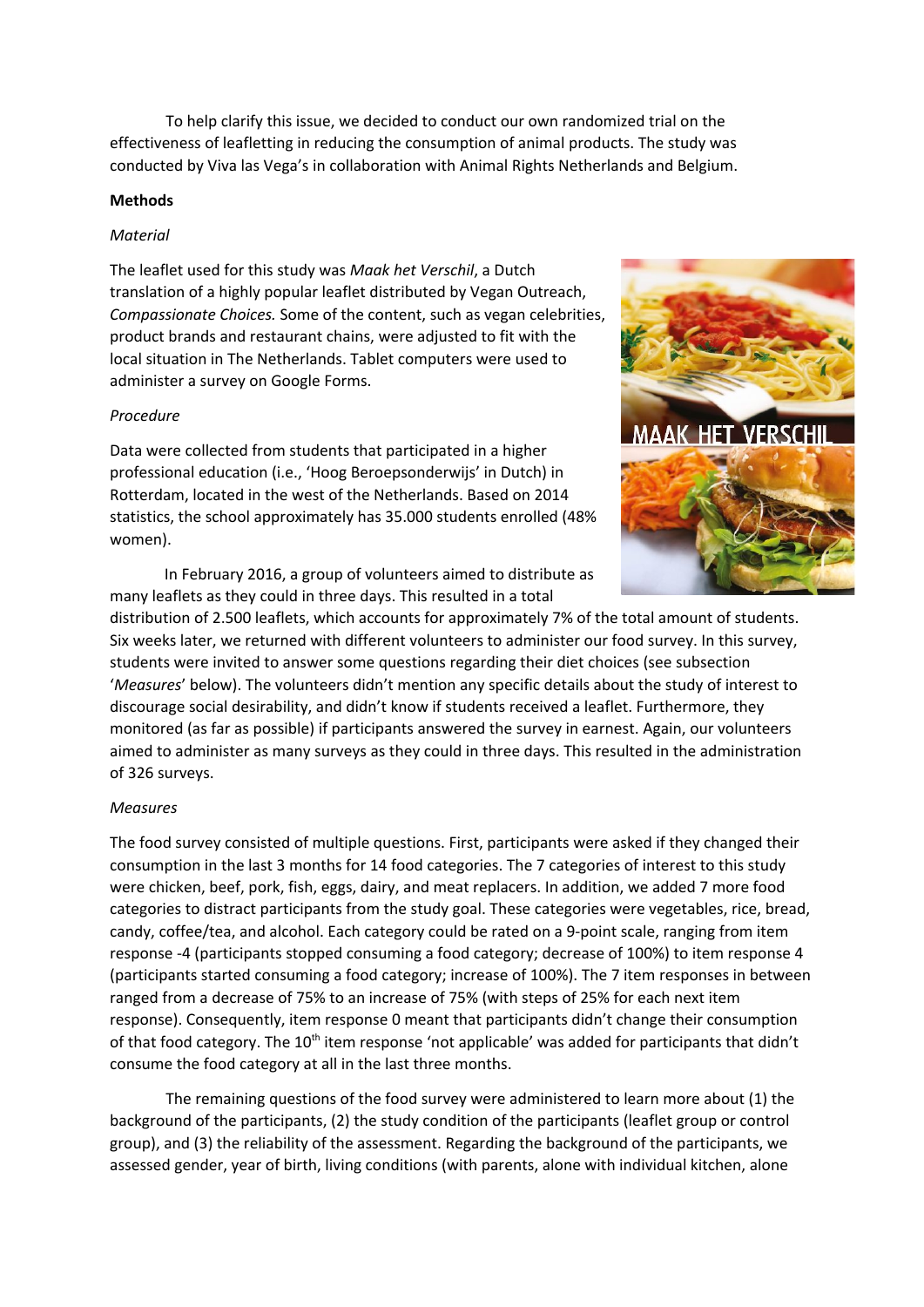with shared kitchen, together with partner, together with students), current diet and diet three months ago (e.g. gluten free, vegetarian, vegan, or low carb), and if applicable, the reason why a diet was changed (open question); Regarding the study condition of the participants, we presented the leaflet cover to the participants (see illustration), and assessed whether they received the leaflet around two months ago, using item responses *yes*, *no*, and *couldn't remember*; Regarding the reliability of the assessment, we used a 5-point likert scale to assess whether participants had a clear memory on their consumption 3 months ago, ranging from 1 (*strongly disagree*) to 5 (*strongly agree*). Furthermore, we administered the Socially Desirable Response Set Five-Item Survey (SDRS-5; Hays, Hayashi, & Stewart, 1989) to assess the tendency of participants to act socially desirable. This survey consists of 5 items (see Table 1) that measure the degree of social desirability with a 5-point likert scale, ranging from 1 (*definitely true*) to 5 (*definitely false)*. The item responses of item 1 (*I am always courteous even to people who are disagreeable*) and item 5 (*No matter who I'm talking to, I'm always a* good *listener*) were reversed  $(1 = 5, 2 = 4, 4 = 2, 5 = 1)$ . Consequently all 5 items were stated negatively and could be summed to a total score, ranging from 5 (very socially desirable) to 25 (not socially desirable at all). We concluded the food survey by thanking the participant for participating in the study, and by assessing whether he/she would like to receive information on the study results and/or a healthy diet.

Table 1. The Socially Desirable Response Set Five-Item Survey (SDSR-5)

| <b>Question</b>                                             |  |  |  |  |  |
|-------------------------------------------------------------|--|--|--|--|--|
| I am always courteous even to people who are disagreeable.  |  |  |  |  |  |
| There have been occasions when I took advantage of someone. |  |  |  |  |  |
| I sometimes try to get even rather than forgive and forget. |  |  |  |  |  |
| I sometimes feel resentful when I don't get my way.         |  |  |  |  |  |
| No matter who I'm talking to, I'm always a good listener.   |  |  |  |  |  |

# **Results**

From the 326 food surveys taken, we first excluded 2 due to suspicious response patterns. Second, we excluded 46 food surveys because the respondents stated they didn't have a clear memory of their consumption behavior three months ago (item response 1 and 2). Third, we excluded 26 food surveys because the participants did not remember if they received a leaflet. The final sample therefore consisted of *N* = 252 respondents, with *n* = 52 in the leaflet condition and *n* = 200 in the control condition (i.e., respondents who did not receive a leaflet).

First, we compared the number of respondents who turned vegetarian or vegan between the study conditions. Unfortunately, the recorded diets were in many cases inconsistent with the item responses on the food category items (e.g. respondents would categorize their current diet as ´vegan´ but state in the food survey that they had recently increased consumption of cheese or even pork) . We therefore decided to dismiss these results from the study. An explanation for this finding may be that respondents differ in their interpretation or definition of the terms ´vegan´ and ´vegetarian´. For future studies, we recommend to add a brief description to each diet.

Second, we compared the change in consumption for each food category between the study conditions. The statistics of this comparison are shown in Table 1. We've chosen to use a rather high level of significance (i.e.,  $\alpha$  < 0.1) because we didn't expect to find large differences between the study conditions. Using this alpha level, of the food groups relevant to the study only the category 'fish' showed a significant difference in consumption for the leaflet group, where the leaflet group actually increased fish consumption at a higher rate than did the control group, with a small effect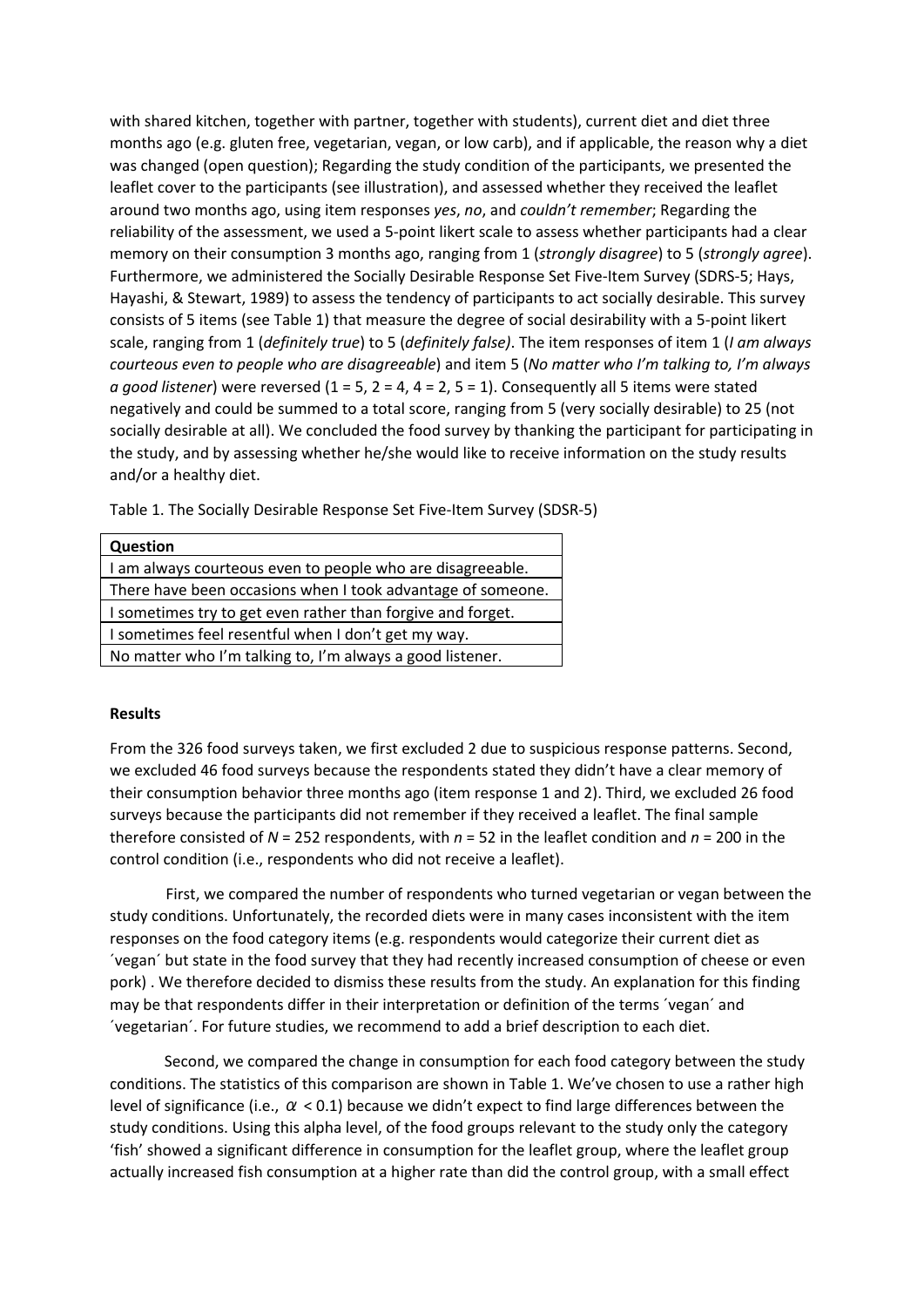size according to Cohen's *d* (Cohen, 1988). The *p*-value of the additional category 'coffee / tea', however, was even lower, with a higher effect size. This means that the difference in consumption of fish should be questioned because the 'coffee / tea' category was only added to the survey to distract respondents from the study goal. Moreover, the comparisons for all other categories of interest (i.e., chicken, beef, pork, fish, egg, dairy, and meat substitute) were all highly insignificant, with a negligible effect size. These results indicate that respondents in the leaflet condition didn't reduce their consumption of animal products systematically compared to respondents in the control condition.

Furthermore, we investigated whether results were influenced by a tendency of the respondents to give socially desirable answers, but this doesn't seem to be the case; the correlation coefficients for the SDRS-5 sum scores and the category scores were almost negligible (see Table 1, last column).

Other studies that investigated the effectivity of leaflets on animal product consumption also did some analyses on specific response categories, for example by comparing the number of respondents who stopped or started consuming a food category. However, the results of these analyses tend to be unreliable due to low number of respondents in each response category. We therefore chose to drop these analyses from the study.

# *Table 1*

*Statistics for the comparison of the leaflet condition with the control condition for all food categories*

|                 | Condition |           |         |           |      |         |         |
|-----------------|-----------|-----------|---------|-----------|------|---------|---------|
|                 | Leaflet   |           | Control |           |      |         |         |
| Product         | M         | <b>SD</b> | M       | <b>SD</b> | p    | d       | r       |
| Vegetables      | 0,79      | 1,36      | 0,75    | 1,31      | 0,85 | 0,03    | 0,00    |
| Pasta           | 0,10      | 1,54      | 0,11    | 1,43      | 0,95 | $-0,01$ | $-0,12$ |
| Rice            | $-0,04$   | 1,24      | 0,19    | 1,29      | 0,25 | $-0,18$ | $-0,01$ |
| <b>Bread</b>    | $-0,25$   | 1,55      | $-0,28$ | 1,56      | 0,91 | 0,02    | $-0,05$ |
| Chicken         | 0,34      | 1,57      | 0,42    | 1,40      | 0,74 | $-0,06$ | $-0,10$ |
| <b>Beef</b>     | $-0,04$   | 1,58      | $-0,01$ | 1,27      | 0,90 | $-0,02$ | $-0,02$ |
| Pork            | $-0,90$   | 1,24      | $-0,88$ | 1,55      | 0,92 | $-0,02$ | $-0,08$ |
| Fish            | 1,21      | 1,27      | 0,84    | 1,30      | 0,08 | 0,28    | 0,04    |
| Egg             | 0,57      | 1,62      | 0,52    | 1,43      | 0,85 | 0,03    | 0,01    |
| Dairy           | 0,12      | 1,35      | 0,20    | 1,41      | 0,68 | $-0,06$ | 0,03    |
| Meat substitute | 0,61      | 2,25      | 0,47    | 1,28      | 0,80 | 0,09    | $-0,15$ |
| Candy           | $-0,48$   | 1,79      | $-0,54$ | 1,67      | 0,84 | 0,03    | $-0,12$ |
| Coffee / Tea    | 1,38      | 1,31      | 0,78    | 1,45      | 0,01 | 0,41    | $-0,03$ |
| Alcohol         | $-0,26$   | 1,67      | $-0,07$ | 1,70      | 0,53 | $-0,11$ | 0,06    |

Note. *M* = mean, *SD* = Standard Deviation, *p* = p-value, *d* = Cohen's d, *r* = Pearson's correlation coefficient.

## **Discussion**

In this study, we investigated the effectiveness of leafletting on reducing the consumption of animal products in Dutch students. The results of the study suggest that leafletting does not cause measurable changes in diet of the kind of magnitudes that were suggested by previous studies. Specifically, such effect magnitudes have not been proven for our *particular* leaflet.

Anecdotal evidence in the form of written or personal communications from recipients of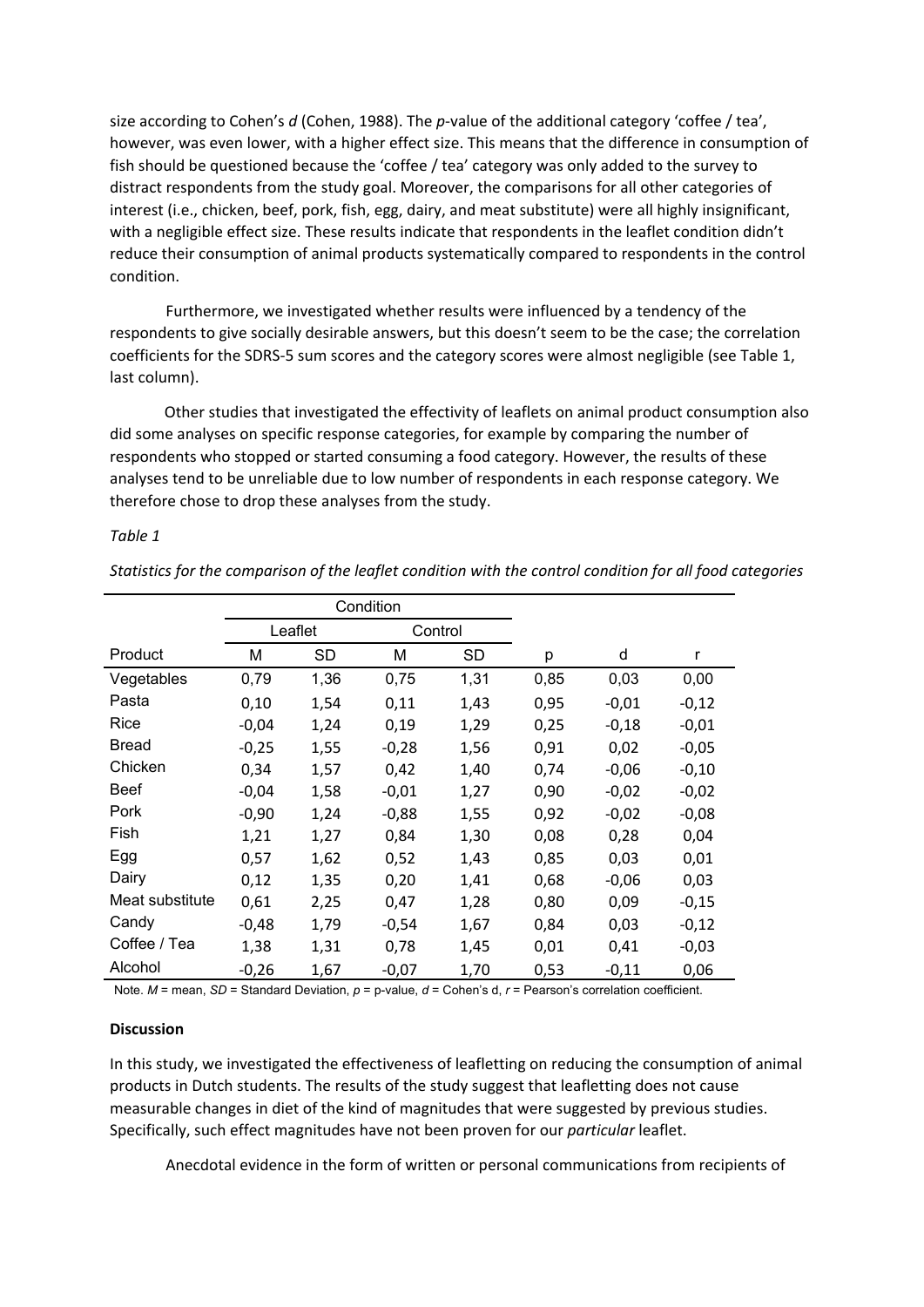leaflets very strongly suggests that an effect of leafletting does, in fact, exist. The question we ask ourselves is not whether it exists, but how large it is and whether this effect is large enough to show up as a systematic difference between groups in a randomized trial. So far, randomized studies such as this one and the one done by Animal Charity Evaluators (2013) have failed to show such a systematic difference, but were limited in sample size. Taking into consideration the anecdotal evidence it seems plausible that studies with much larger sample sizes *would* show a systematic effect. But since studies with sample sizes of several hundreds did not show such effect, we can conclude that this systematic effect, if existent, is at least smaller than previously claimed.

This means that the enthusiasm with which leafletting has initially been embraced by the animal advocacy movement based on these early studies needs reconsideration. Obviously, we should also remain critical of our research methods. For instance, it should be noted that longer-term effects of receiving a leaflet (i.e. effects taking place after three months post-distribution), especially in synergy with other experiences that the receiver may encounter later on in life, are outside the scope of this study.

A second question we should ask ourselves is what alternatives there are for leafletting. Are there other strategies that can be studied quantitatively in a randomized trial and for which we can expect to find large systematic differences between the study conditions? To our best knowledge no type of animal activism has so far passed this test. It may be that we have to conclude this approach, which assumes measurable diet change to follow from single interventions, is too simplistic and that diet change is a complex process influenced by multiple interventions over a considerable amount of time. Because this process is hard to study quantitatively, we recommend future researchers to conduct more qualitative studies about the vegetarian/vegan journeys of individuals. With these studies, we can explore a wide range of interventions and learn more about the combinations that seem to be most effective in the least amount of time.

Awaiting these developments, it would be advisable for animal groups involved in leafletting to reconsider the amount of resources dedicated to leafletting compared to other individual outreach activities, such as movies screenings or lectures. Leafletting, when scaled up, is a cost-intensive form of activism. It is also quite wasteful and indiscriminate, in that it depends on the quantity rather than the quality of person-to-person interactions to be impactful. The strategic basis for leafletting is that of a scattergun approach. This means that, even more than other types of person-to-person activism, it requires a quantitative justification to assess its effectiveness.

We would like to challenge animal activists to explore ways of making leafletting more successful. Leafletting continues to be a strategy that is accessible to lots of people, a friendly way to spread the message, and which has received lots of positive feedback from leaflet providers. In order to reduce costs and waste, volunteers could be advised to focus less on quantity of leaflets distributed and invest more in the quality of interaction. This in contrast to advices that have been given before, to actually limit the amount of time spent in conversation with people who show an active interest in the leaflets. Using leaflets in tabling instead of unsolicited distribution is another way of doing leafletting, that relies more on quality interaction and direct feedback, then on as yet unsubstantiated claims of numerical advantages.

Another possibility would be to be more selective in choosing recipients of leaflets. Why provide leaflets to every person you come across, when you can choose these persons according to their interests? People who are interested in *the lifestyle* or *the reasons* why it is necessary to change their diet are more likely to act upon the leaflet information that is provided. Providing leaflets at food festivals (lifestyle) or environment fairs (the reasons) would be a great way to accomplish this. Another possibility would be to ask businesses if you can leave a bundle of leaflets on their counter,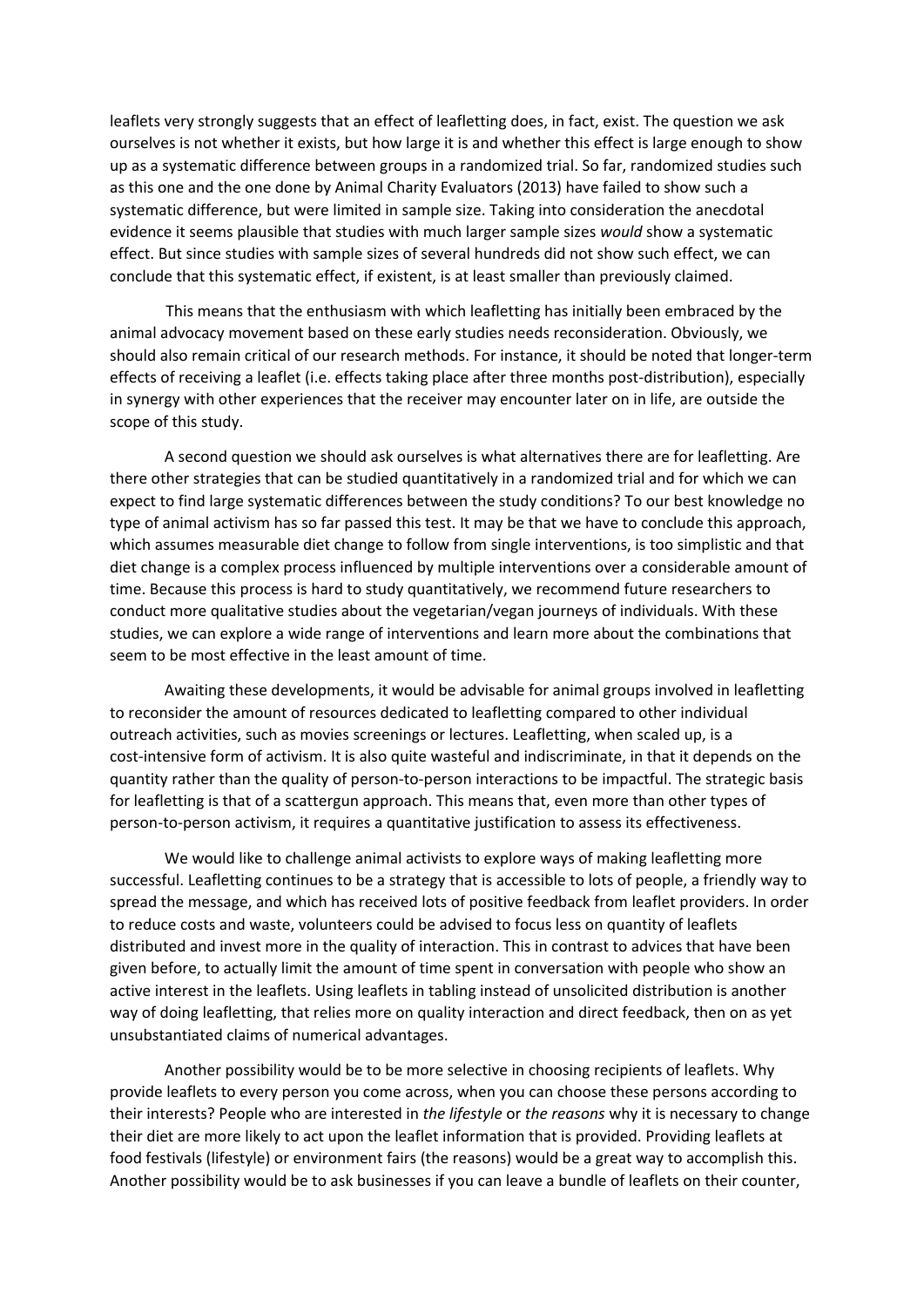for example in restaurants that sell vegetarian food or non profits that focus on the environment.

Also, leafletting strategy could be combined with other interventions. One could share a cheap vegan treat with people and ask them whether they are interested in receiving a leaflet. Leafletting could also be combined with movie screenings or lectures, where the leaflet is a takeaway reminder of the lecture instead of the single intervention. Another interesting, but more time consuming and expensive intervention that could be combined with leafletting is the virtual reality experience iAnimal. This experience has received a lot of attention in the field of animal charity because it spreads the message with a combination of modern technology and the free choice of persons to participate. It should be noted that for all of these interventions, conclusive statistical evidence of their effectiveness is lacking, but in assessing their effectiveness we can at least rely more on direct qualitative feedback from participants then on quantitative measures.

It could also be worthwhile to use single-intervention strategies such as leafletting or movie screenings as the starting point of a longer-term interaction. Collecting e-mail or other contact information allows activists to follow up first impressions and expose their public to a carefully planned series of multiple interventions.

A last adjustment may be to leave the physical world and enter the digital world. Why provide expensive leaflets on the streets if you can provide them for free on Social Media? You can share digital leaflets in food groups that provide information on (partially) animal free recipes, tags can be used to trigger people to find you instead of having to find them… the possibilities are endless!

We hope that organizations who use leafletting as a strategy to reduce animal suffering will consider ways in which their activities can be improved, including the suggestions given above. Obviously, we hope that our suggestions are also studied with quantitative or qualitative research methods. To be effective animal advocates, we should not ever assume that we are, but be critical on our methods. We have to study them, improve them, and share what we've learnt with the community, all for one simple reason: to save as many animals as we can.

## **References**

Cohen J. (1988). Statistical power analysis for the behavioral sciences (2nd ed.). Mahwah, NJ: Lawrence Erlbaum Associates.

Hays, R. D., Hayashi, T., & Stewart, A. L. (1989). A five-item measure of socially desirable response set. Educational and psychological measurement, 49(3), 629-636.

## **Links to studies**

<https://animalcharityevaluators.org/blog/responses-to-common-critiques/#a>

<https://www.farmsanctuary.org/the-powerful-impact-of-college-leafleting-part-1/>

[http://www.animalcharityevaluators.org/research/interventions/leafleting/leafleting-outreach-study](http://www.animalcharityevaluators.org/research/interventions/leafleting/leafleting-outreach-study-fall-2013/) [-fall-2013/](http://www.animalcharityevaluators.org/research/interventions/leafleting/leafleting-outreach-study-fall-2013/)

<https://acesounderglass.com/2015/04/24/leaflets-are-ineffective-tell-your-friends/>

[http://www.animalcharityevaluators.org/research/interventions/leafleting/analyzing-the-conversion](http://www.animalcharityevaluators.org/research/interventions/leafleting/analyzing-the-conversion-rate-of-leafleting/)